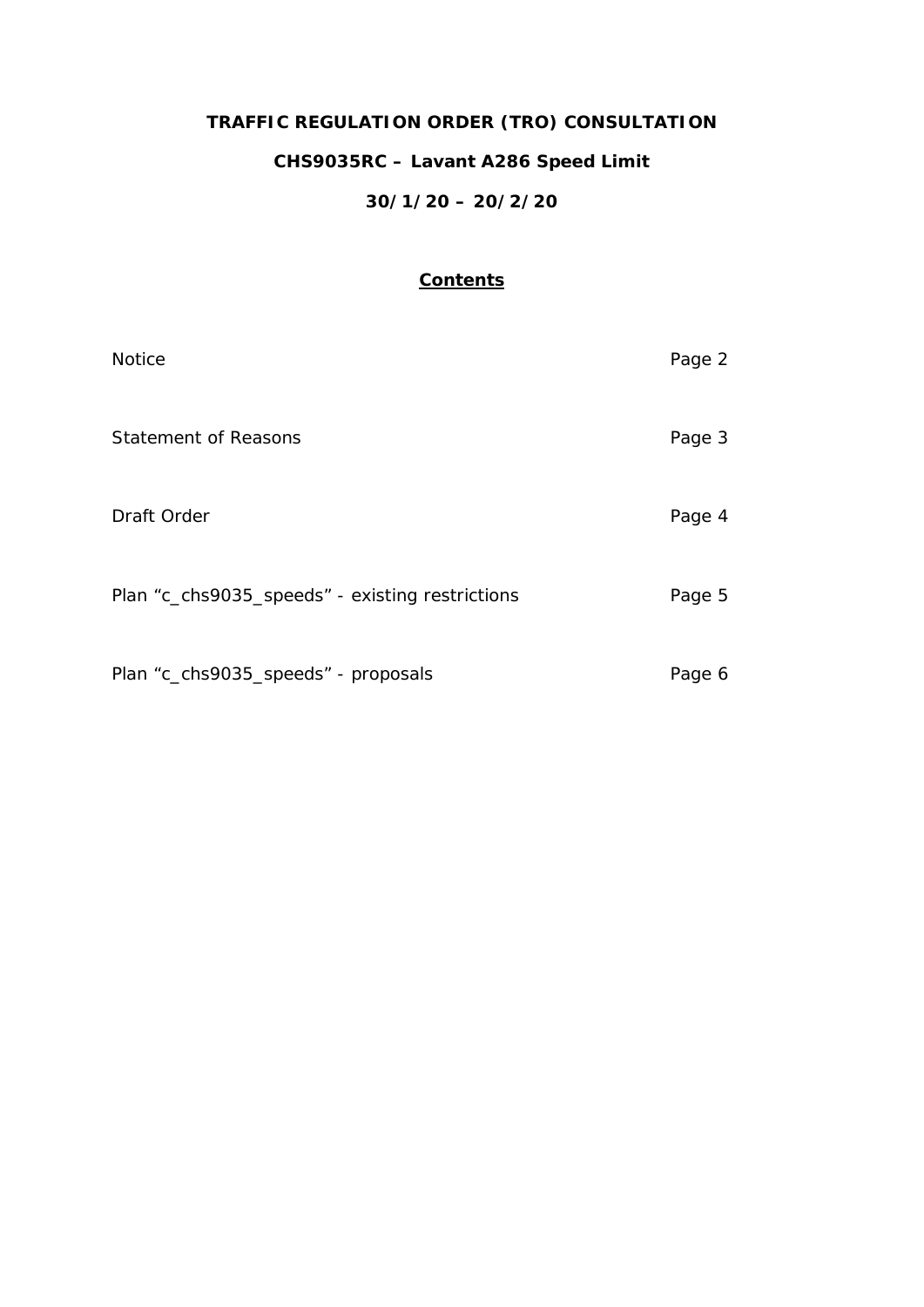#### **WEST SUSSEX COUNTY COUNCIL (LAVANT: A286 LAVANT ROAD) (40MPH SPEED LIMIT) ORDER 2020**

**NOTICE** is hereby given that West Sussex County Council proposes to introduce a permanent Order under the provisions of the Road Traffic Regulation Act 1984, the effect of which will be to introduce a 40mph speed limit on a length of the A286 Lavant Road from a point 80 metres north of The Drive, north to the junction with Raughmere Drive.

Full details of the proposal in this Notice can be viewed on our website [www.westsussex.gov.uk/tro.](http://www.westsussex.gov.uk/tro) The website includes a response form for comments or objections.

The documents may be inspected at West Sussex County Council, County Hall, Chichester, and at the Chichester Public Library, Tower Street Chichester during normal library opening hours.

Any objections or comments about the proposal must be received by  $20^{TH}$  February 2020 These may be sent via the response form on the website, in writing to: TRO Team, West Sussex County Council, The Grange, Tower Street, Chichester, PO19 1RH; or by e-mail to: [tro.team@westsussex.gov.uk.](mailto:tro.team@westsussex.gov.uk) Library staff will NOT be in a position to answer questions on the proposal and all correspondence should be addressed to the undersigned, quoting reference no. TRO/CHS9035/RC. Only correspondence including a full name and address will be considered.

Dated this 30<sup>TH</sup> January 2020

Director of Law & Assurance County Hall Chichester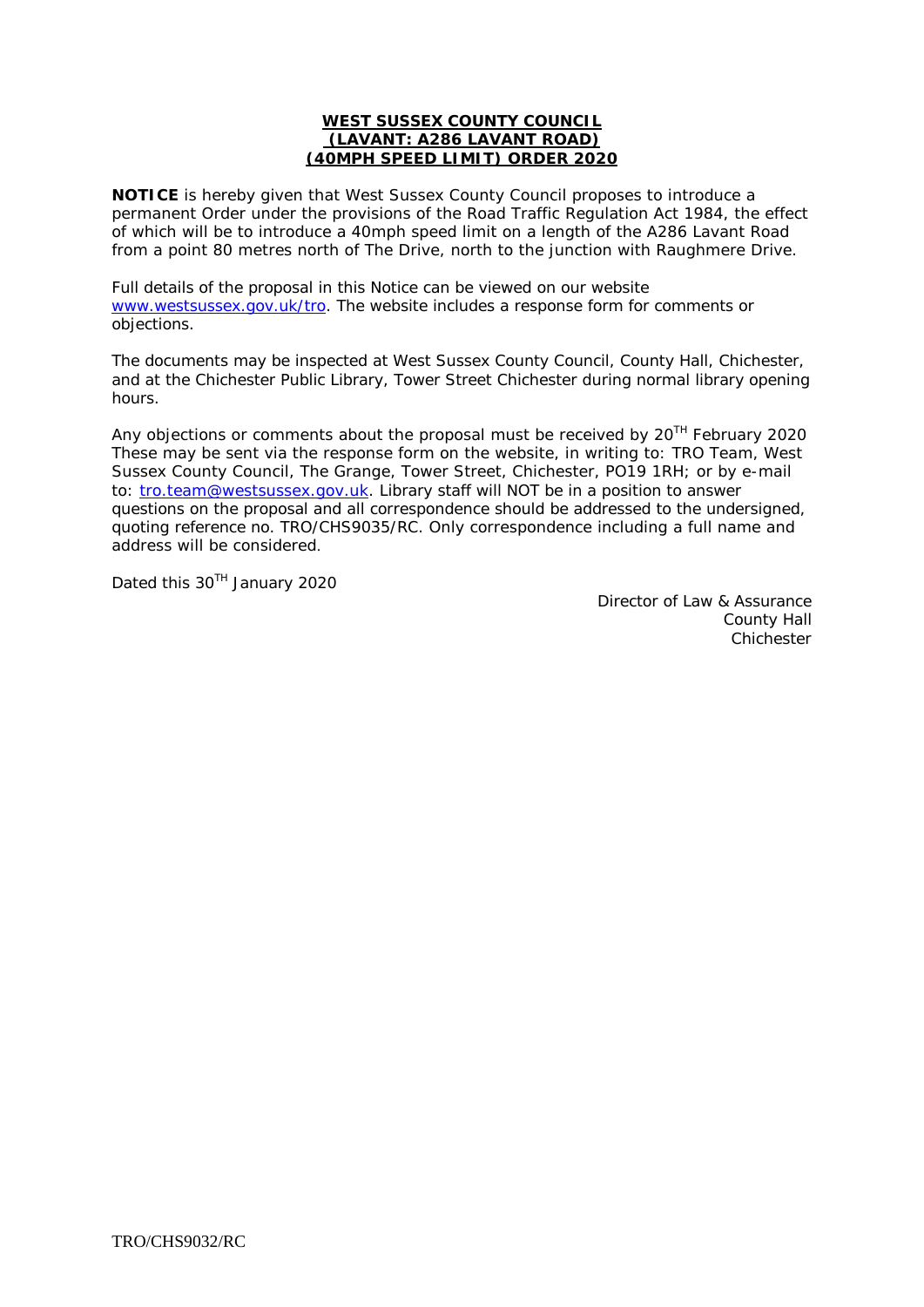# **WEST SUSSEX COUNTY COUNCIL (LAVANT: A286 LAVANT ROAD) (40MPH SPEED LIMIT) ORDER 2020**

# **Statement Of Reasons For Proposing To Make The Order**

The County Council in exercise of their powers under the Road Traffic Regulation Act 1984, propose to make a permanent Order the effect of which will be to introduce a 40mph speed limit on a length of the A286 Lavant Road from a point 80 metres north of The Drive, north to the junction with Raughmere Drive.

The section of the A286 Lavant Road running north from Chichester to Mid Lavant is subject to the National Speed Limit. Lavant Parish Council had included in their Neighbourhood Development Plan a desire to reduce the speed limit. As part of the planning permission on land to the west of Maddoxwood Cottage a contribution was secured to enable investigation into a speed limit reduction.

Speed data obtained shows average traffic speeds are in accordance with the Speed Limit Policy for a 40mph speed limit. It is considered that the characteristics of the route having some entry/exit points, including the access to the Maddowood development, the petrol station, convenience store and hospice shop, make it suitable for a 40mph speed limit. The 40mph speed limit will apply on the 620 metre length of Lavant Road from the extent of the 30mph north of The Drive to Raughmere Drive.

This Order is proposed so as to avoid danger to persons or other traffic using the road or to prevent the likelihood of any such danger arising, and for facilitating the passage on the road of any class of traffic (including pedestrians)

Drawing CHS9035 Lavant proposed speed limits (17.12.19) shows the length of road, which is the subject of the proposed order.

Director of Law & Assurance County Hall **Chichester**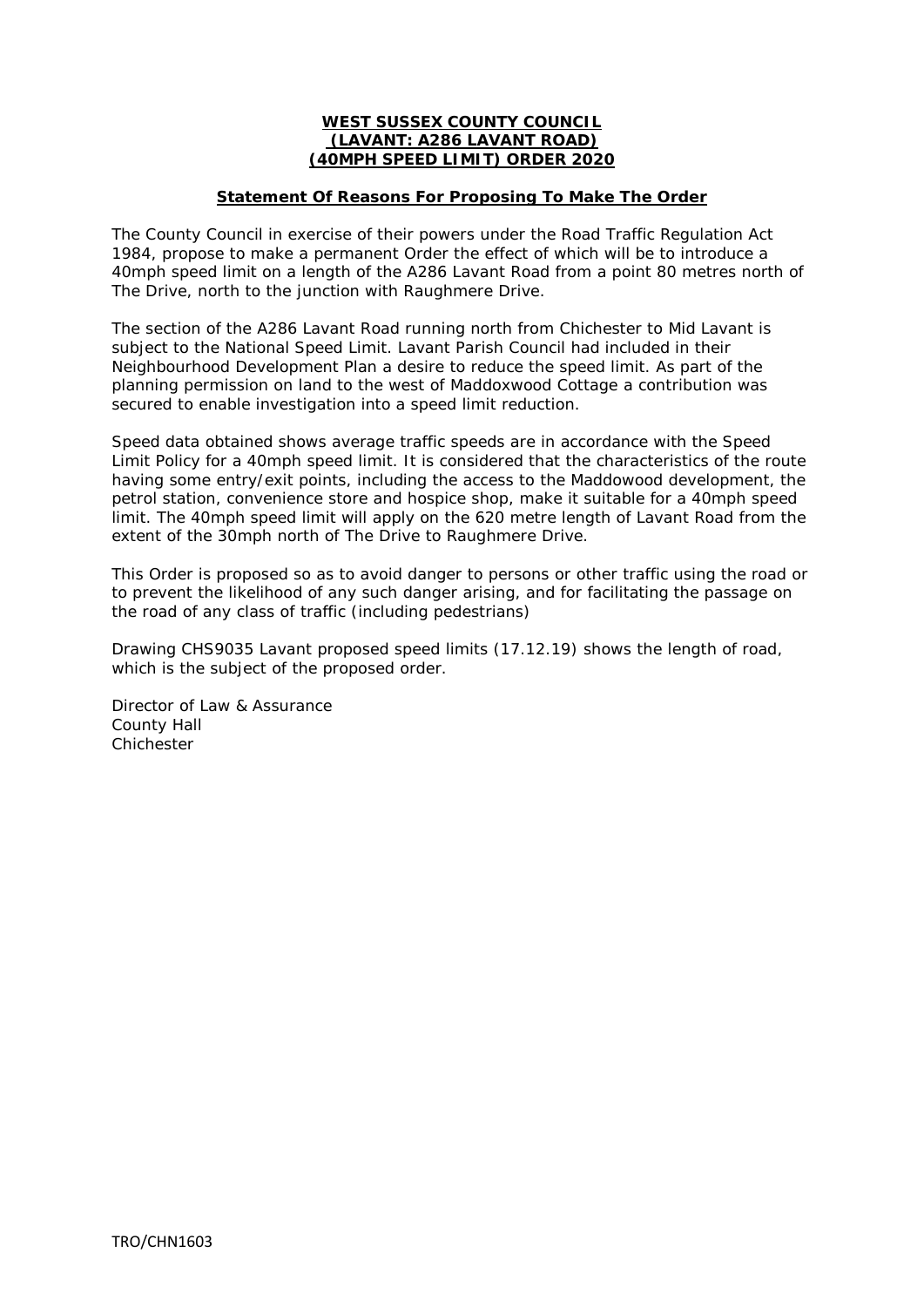# **WEST SUSSEX COUNTY COUNCIL (LAVANT: A286 LAVANT ROAD) (40MPH SPEED LIMIT) ORDER 2020**

West Sussex County Council in exercise of their powers under Sections 82 and 84 (1) (a) of the Road Traffic Regulation Act 1984 ("the Act"), and Part IV of Schedule 9 of the Act and of all other enabling powers, and after consultation with the chief officer of police in accordance with Part III and Part IV of Schedule 9 to the Act hereby make the following Order:-

- 1. This Order shall come into operation on the x day of x 2020 and may be cited as "West Sussex County Council (Lavant: A286 Lavant Road) (40mph Speed Limit) Order 2020"
- 2. No person shall cause or permit any vehicle to proceed at a speed exceeding 40 miles per hour in the length of road specified in the First Schedule to this Order
- 3. Nothing in Paragraph 2 shall apply to a vehicle being used by naval, military or air force purposes while being driven by a person for the timebeing subject to the orders of a member of the armed forces of the Crown on an occasion when –
	- (a) the person driving the vehicle is a member of the special forces as defined by the Road Traffic Exemptions (Special Forces) (Variation and Amendment) Regulations 2011; and
	- (b) the vehicle is being driven-
		- (i) in response, or for practice in responding, to a national security emergency by a person who has been trained in driving vehicles at high speeds; or
		- (ii) for the purpose of training a person in driving vehicles at high speeds.

# **FIRST SCHEDULE (40mph Speed Limit)**

# Length of road in Lavant

A286 Lavant Road **From a point 80 metres north-east of Old** Place Lane to the Claypit Lane roundabout iunction

| The COMMON SEAL of WEST SUSSEX |         |
|--------------------------------|---------|
| COUNTY COUNCIL was             |         |
| affixed hereto the             |         |
| day of                         |         |
| in the presence of:            | )(L.S.) |
|                                |         |
|                                |         |
| <b>Authorised Signatory</b>    |         |
|                                |         |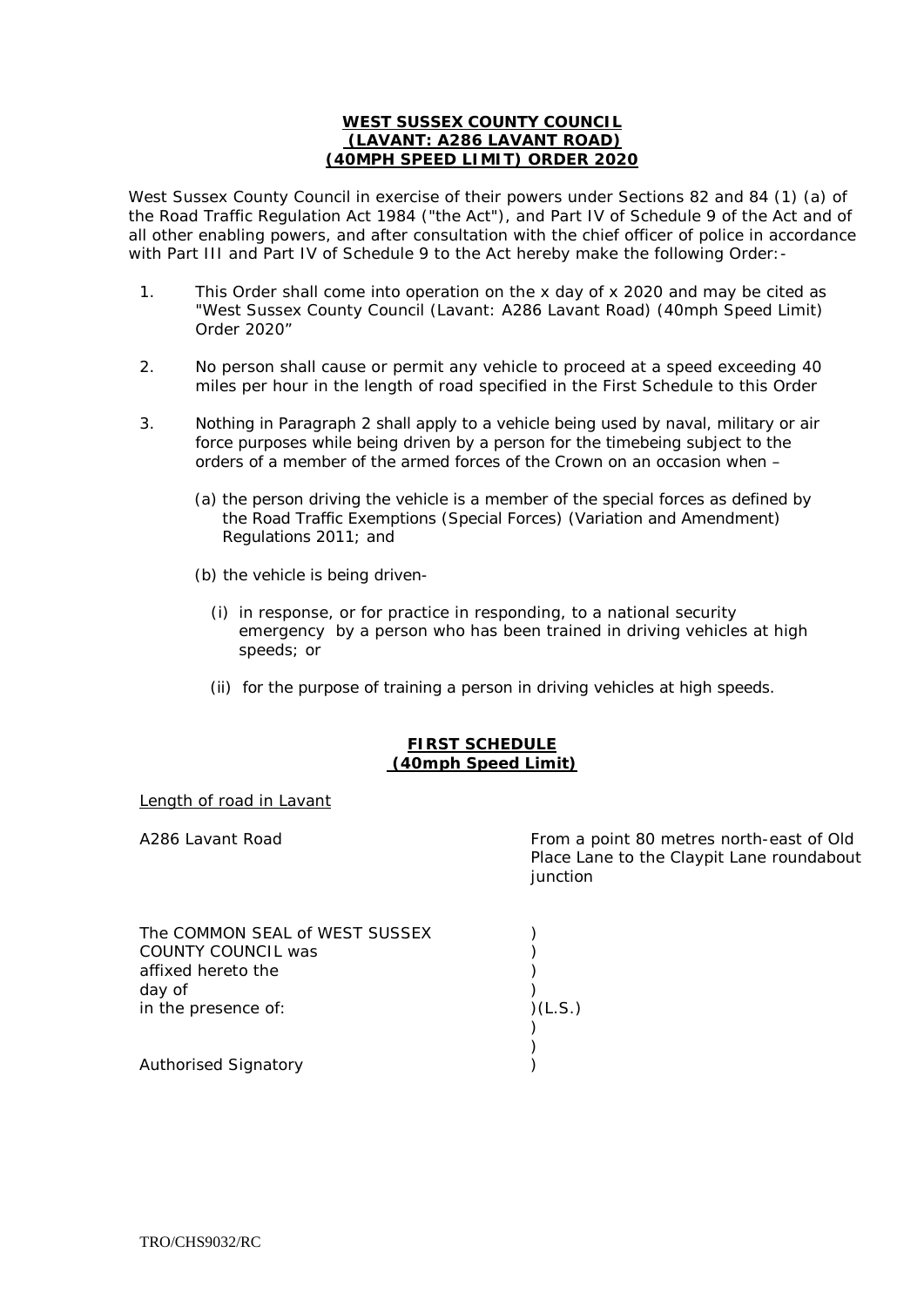